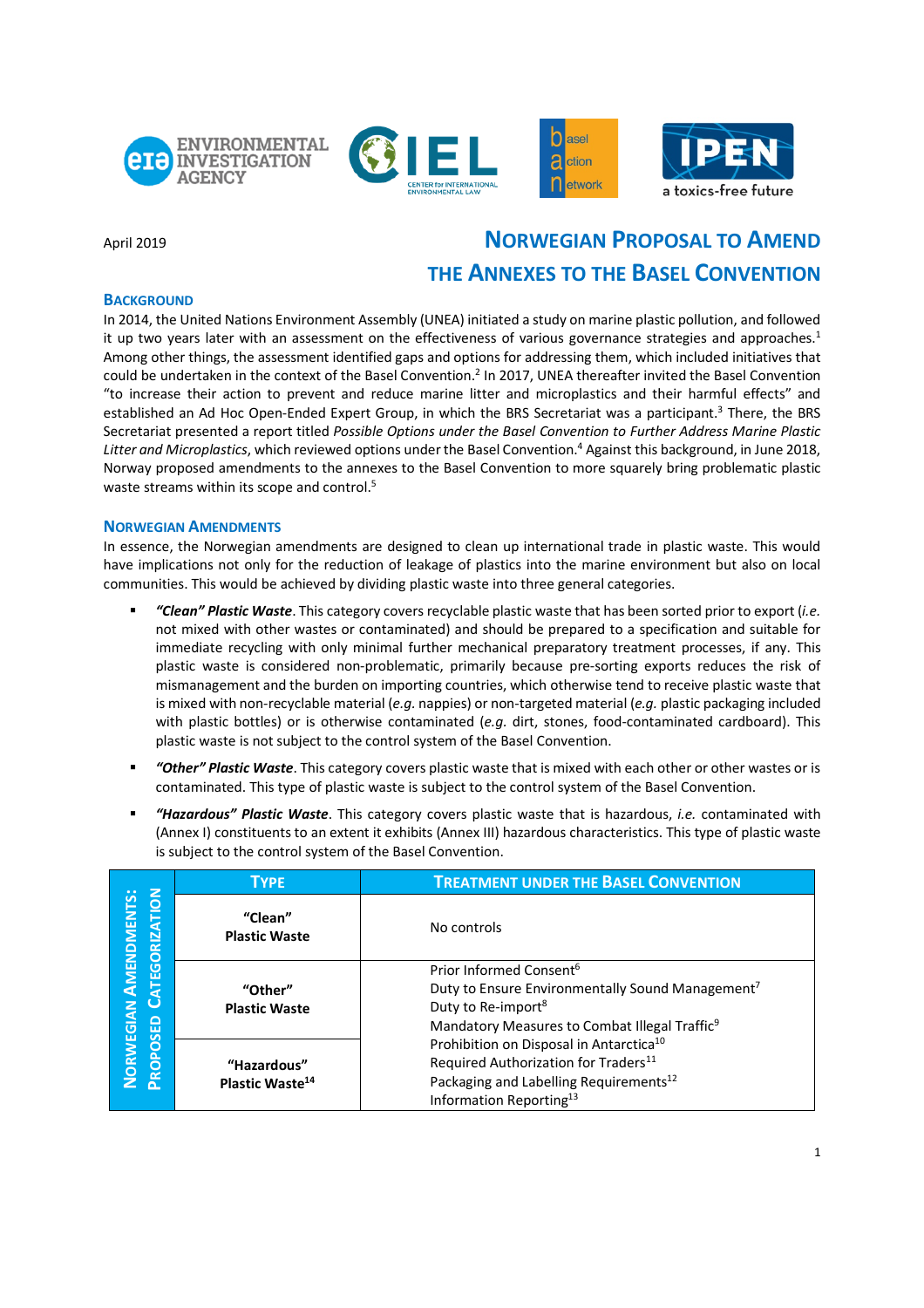The Norwegian amendments achieve the above categorization with amendments to Annexes II, VIII and IX.<sup>15</sup>

### **RECOMMENDATIONS ON NORWEGIAN AMENDMENTS**

Given the considerable transboundary trade in plastic waste and the associated burden on developing countries, the Norwegian amendments are a welcome development. In the interests of further improving upon them, the following two recommendations are made for consideration by the Parties:

- § **Exclude Fluorinated Polymer Wastesfrom the Category of Plastic Waste Considered "Clean"**. As proposed by Norway, the definition of plastic waste covers: (i) non-halogenated polymers; (ii) cured waste resins and condensation products; and (iii) fluorinated polymer wastes. While non-halogenated polymers and cured waste resins and condensation products can be considered non-hazardous (unless contaminated of course), the same cannot always be said about fluorinated polymer wastes, which are used in various applications such as cable insulation, pipe linings, electrical wirings and airplane interiors. Fluorinated polymers can release per- and polyfluoroalkyl substances (PFAS), including during open burning and other combustion processes. The persistence and toxicity of PFAS substances have raised concerns about them as a class and should disqualify these wastes from being considered "clean."
- § **Require "Clean" Plastic Waste Be Destined for Recycling under R3 of Annex IV**. As proposed by Norway, "clean" plastic waste should be prepared to a specification and suitable for immediate recycling with only minimal further mechanical preparatory treatment processes, if any. The proposal could be strengthened, however, by clarifying that the exported plastic waste must not only suitable for recycling but also explicitly destined for recycling by including this as a requirement via reference to R3 of Annex IV.

## **PARTNERSHIP ON PLASTIC WASTES**

The Parties will also be considering the creation of a Partnership on Plastic Wastes, which creates a working group to explore ways to improve and promote the environmentally sound management of plastic wastes at the national level.<sup>16</sup> In March 2019, at its fourth session, UNEA adopted a resolution extending the mandate of the Ad Hoc Open-Ended Expert Group through its fifth session in February 2021, which included in its mandate to "[e]ncourage partnerships as well as increased cooperation in relations to the prevention of marine litter… that undertake activities, such as development of source inventories, improvement of waste management, awareness raising, and promotion of innovation."17 Importantly, the Ad Hoc Open-Ended Expert Group will also consider governance for a new global architecture to address plastics and plastic pollution, including a new legally binding international instrument, which many accept as the only viable longer-term solution to the plastic-pollution crisis.<sup>18</sup>

As a result, the terms of reference of the Partnership on Plastic Wastes should be modified in light of the UNEA resolution. In particular, the Partnership on Plastic Wastes should be modified in three ways. **First**, make clear that the Partnership on Plastic Wastes is complementary to the work being undertaken by the Ad Hoc Open-Ended Expert Group and is no substitute for—and should operate without prejudice to discussions on—a new legally binding international instrument. **Second**, ensure the timing of the meetings of the working group and its outputs feed into the deliberations of the Ad Hoc Open-Ended Expert Group and inform the consideration of next steps at the fifth session of UNEA in February 2021. **Third**, make recommendations on national measures that could be included in "national action plans" submitted as part of any new global architecture to address plastics and plastic pollution.

### **For more information:**

**Tim Grabiel <b>David Azoulay** Senior Lawyer Senior Attorney timgrabiel@eia-international.org dazoulay@ciel.org +33 6 32 76 77 04 +41 78 75 78 756

Environmental Investigation Agency Center for International Environmental Law